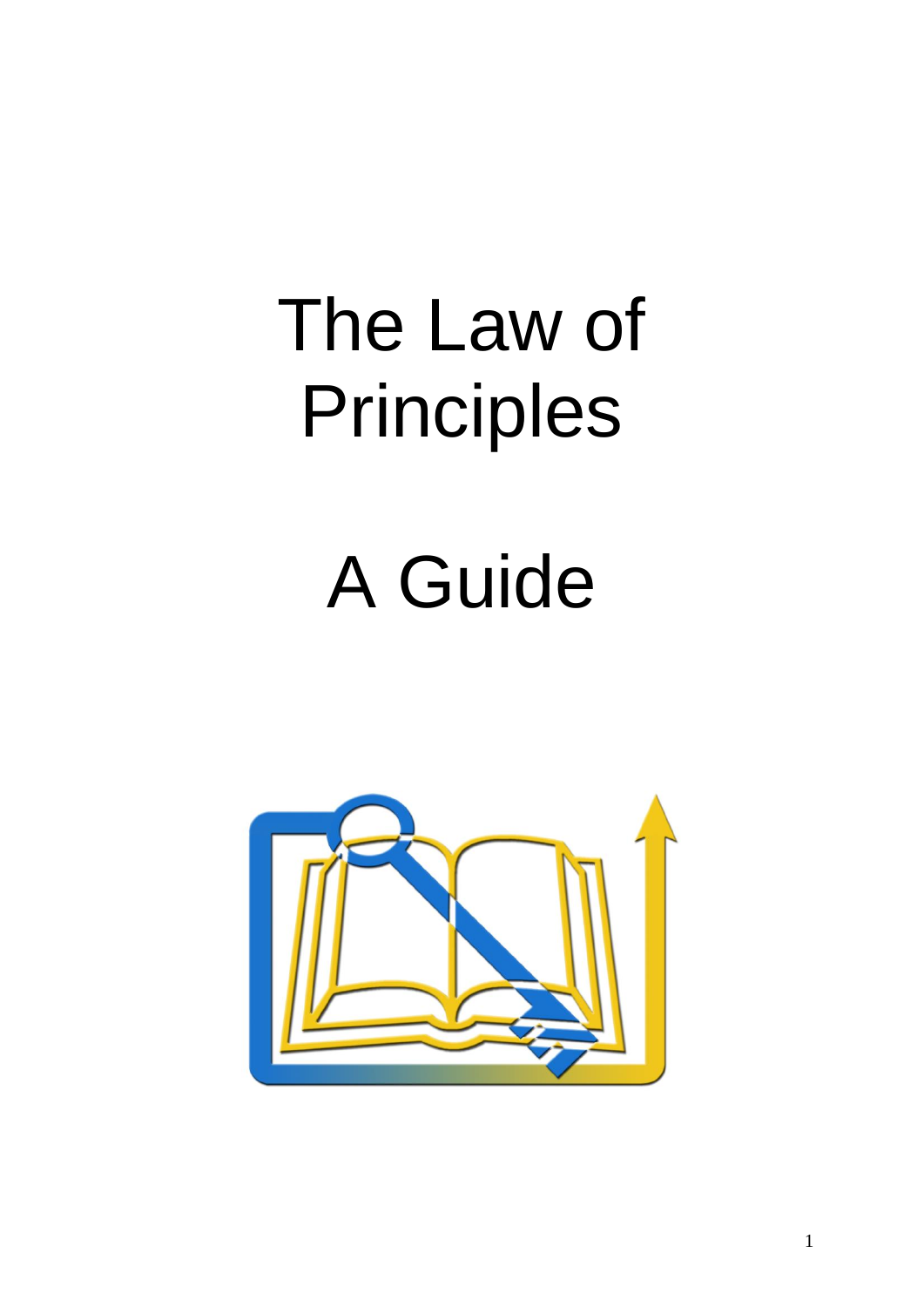# **Foreword**

This brochure is intended for people serving a custodial sentence or measure in a Belgian prison.

Its aim is to explain the law of principles of 12 January 2005 on prison administration and the legal status of prisoners.

It does not seek to cover every aspect of the law but rather to present a general outline that will offer detainees a better understanding of their prison experience and of their rights and responsibilities.

As far as possible (and to avoid cluttering up the text), references to specific articles of the law have been included alongside the various themes dealt with, enabling readers to consult the text of the law themselves. Copies of the text are available from prison libraries upon request.

It should be noted that the law of principles is being implemented in stages and at the time of going to press only part of it is in force. Prison managements are informed each time a new section of the law is implemented. Useful information on this subject can be obtained from prison staff.

This brochure is for information only. It is intended for a large audience and accordingly compiled. For a rigorous legal study of the law of Principles, it is advisable to refer to the text of the law itself, such as it was published with the Belgian Monitor of February 1, 2005.

The translation of the brochure in English has been realised with the support of the King Baudouin Foundation.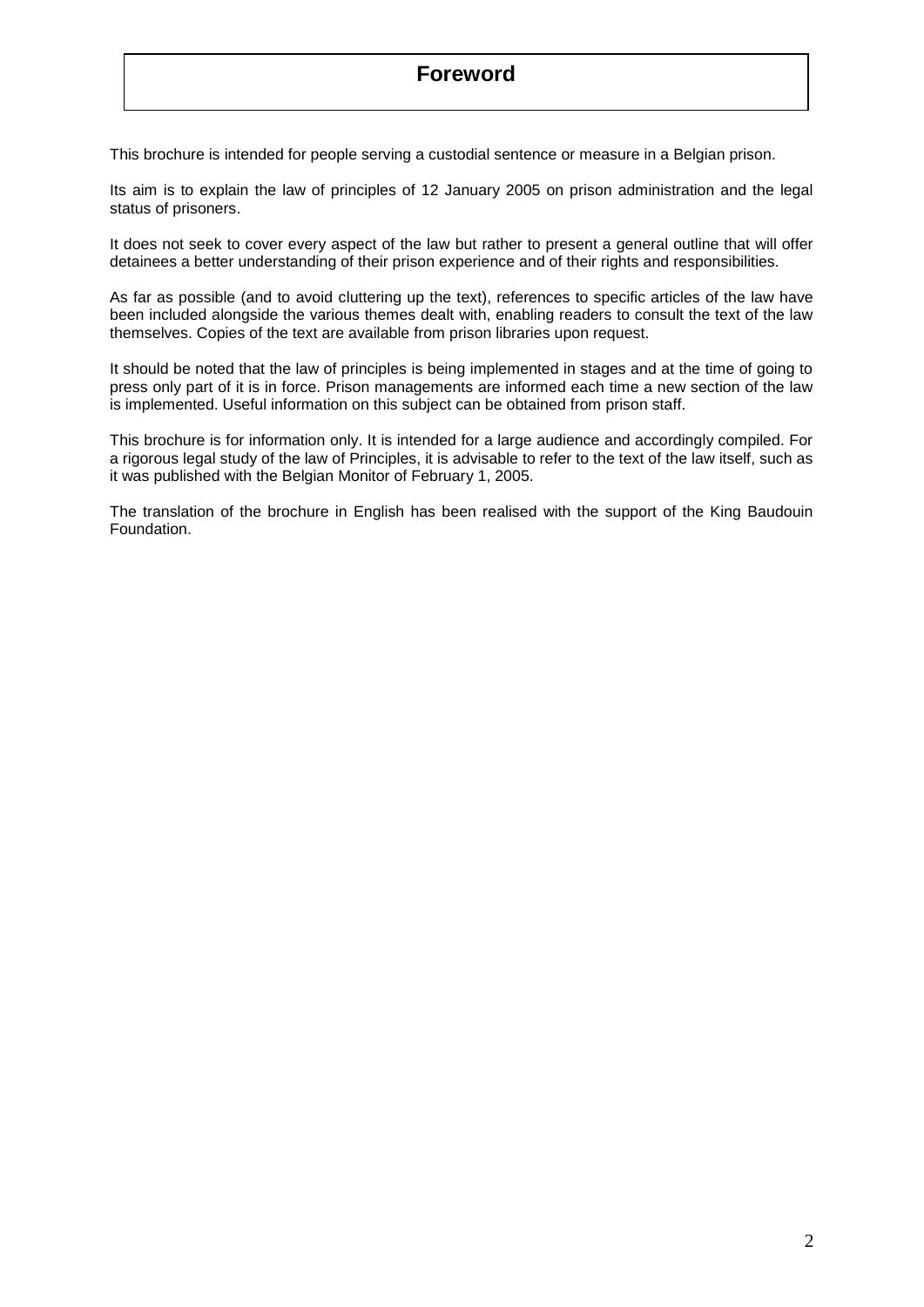# **Introduction**

The law of principles<sup>1</sup> is a reality, and an increasingly important factor in prison life. Everybody is talking about it - but who really knows what it is about?

The law of principles is about your rights and responsibilities as a prisoner but also, in a wider sense, about how life is organised inside prisons.

Rather than offering practical answers to specific problems, it sets out theoretical rules for resolving these problems and provides a structure for tackling the day-to-day situations actually encountered in prisons.

We should note here the relationship with internal prison rules. Whilst complying strictly with the law, the internal rules of individual prisons will adapt the law's provisions to the realities of the prison and its regime.

# **Content of the law**

We should begin by noting the **four fundamental principles** laid down by the law:

# **Article 5(1)**

The enforcement of the custodial sentence or measure shall take place in psychosocial, physical and material conditions that respect human dignity, enable the prisoner to retain or enhance his selfrespect and appeal to his sense of personal responsibility.

# **Article 5(2)**

Order and security shall be maintained during enforcement of the sentence or measure.

# **Article 692)**

Preventable detrimental effects of detention should be avoided during enforcement of the custodial sentence.

# **Article 6(1), Article 7, Article 8**

The prisoner remains a fully-fledged citizen. Accordingly, he shall not suffer any restriction of his political, civil, social, economic or cultural rights, excepting those restrictions arising from his criminal sentence, the circumstances of his detention or the law. The prisoner shall be entitled to reasonable justification for any measure taken concerning him. The prisoner shall be entitled to express himself on matters of community interest through the medium of consultation bodies.

# **The law can be divided up into four main areas:**

- $\triangleright$  Organisation of daily life
- > Order and security
- $\ge$  The 3 Rs: rehabilitation, reparation, reintegration<br>  $\ge$  The prisoner as citizen
- The prisoner as citizen

<sup>1</sup> <sup>1</sup> The law of principles (*Loi de principes/Basiswet*) is often referred to as the Dupont Law, after the professsor at the Catholic Universtity of Leuven (KUL) whom minister Stefaan De Clerck appointed in 1996 to draft a provisional bill of principles on the administration of prisons and the legal status of prisoners.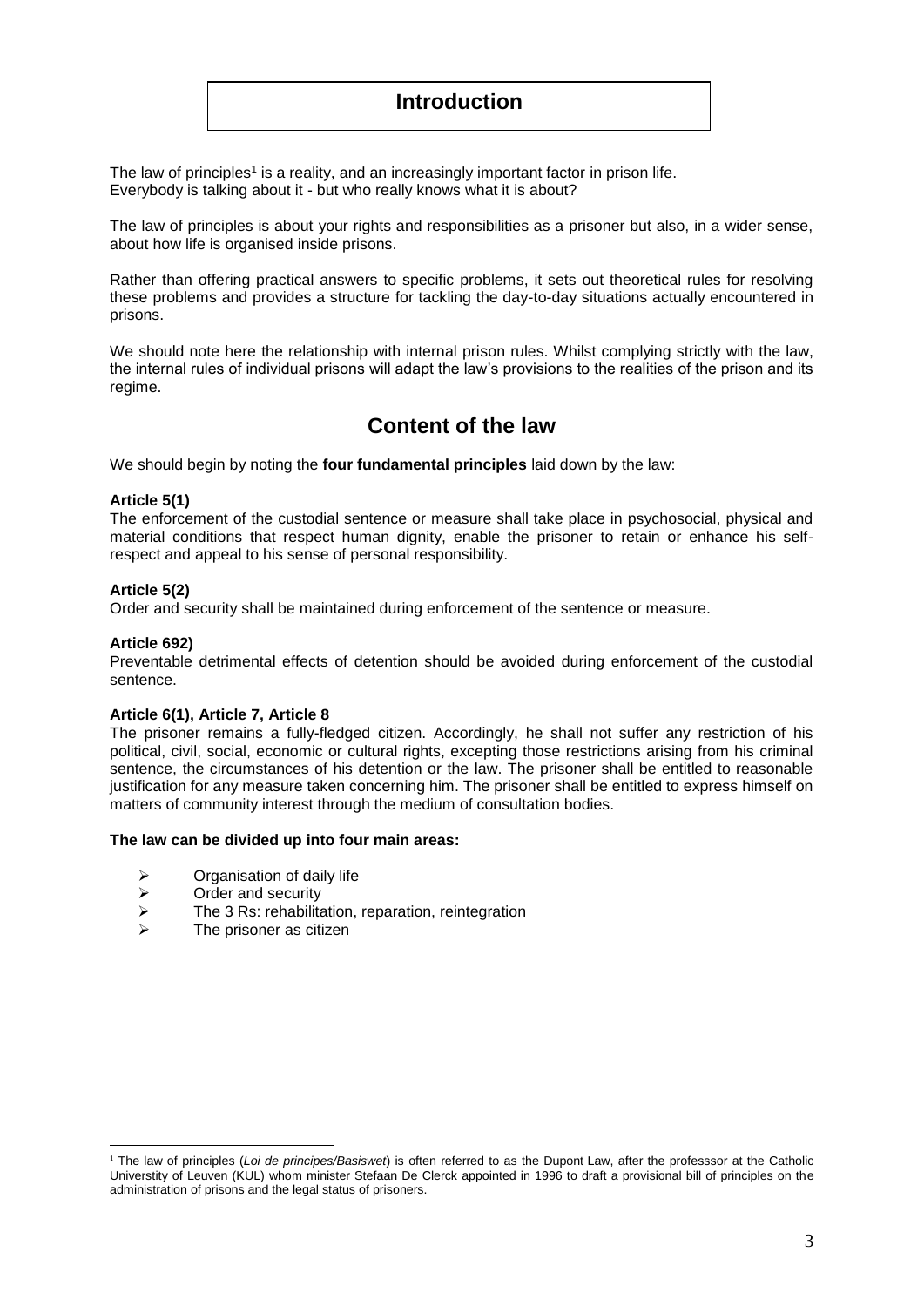# **Chapter I Organisation of Daily Life**

In this area, the main difference compared with the current situation is that the law establishes rights where currently there are only operating rules left open to interpretation. This is reflected in the frequent use of the phrase: "The prisoner shall be entitled to…".

An individual whose freedom of movement has been taken away becomes dependent on others in many ways, most notably with respect to his most basic needs (housing, clothing, food, sanitation, physical and mental healthcare, work, relations with others, etc.). In view of this, a prison law clearly defining specific prisoner rights in this area is essential.

# **Material living conditions (Articles 41 to 47)**

- *Living space*: the internal prison rules specify which items are authorised in cells, as some items may be prohibited for order and security reasons.
- *Clothing*: you are entitled to wear your own clothes and shoes. If you do not wish to wear your own clothes, the director will provide suitable attire for you. The director may also require you to wear particular attire if your own clothes and shoes do not meet the required standards of hygiene, decency, order and security or when carrying out work or other activities (e.g. visits) within the prison.
- **Food** must be provided in sufficient quantities, meet the latest hygiene standards and be appropriate to your state of health.
- *Hygiene:* you must be able to attend to your appearance and bodily hygiene every day.
- **Current account:** you are entitled to your own personal account which you can manage as you please in complete privacy.
- *Money:* you are not entitled to possess cash.

# **Communal living (Articles 48 to 51)**

Custodial sentences and measures are generally enforced in a regime of communal (group activities and work, leisure time spent in the living space) or semi-communal (some group activities) living.

# **Contact with the outside world (Articles 53 to 70)**

# **Contact with your legal adviser**

As a rule, you may contact your legal adviser whenever you wish to and in complete privacy: you can phone him/her, write to him/her without your letters being inspected or talk to him/her without your conversation being listened to (visual supervision alone is permitted). Only in case of abuse may the director bar a legal adviser from the prison, after having consulted the president of the Bar.

# **Correspondence**

The confidentiality of letters is a fundamental principle. Correspondence may be inspected in the cases and conditions prescribed by the law. The law specifies what an inspection of correspondence involves, namely a search for unauthorised substances or items. It also specifies the procedure to be followed if illicit items are found.

Mail may only be read when there are reasons specific to a particular prisoner for performing such a check. It must be done under the director's personal supervision.

The law lists a series of individuals and institutions with whom you may correspond unsupervised, including MPs, the federal mediator and the prison director.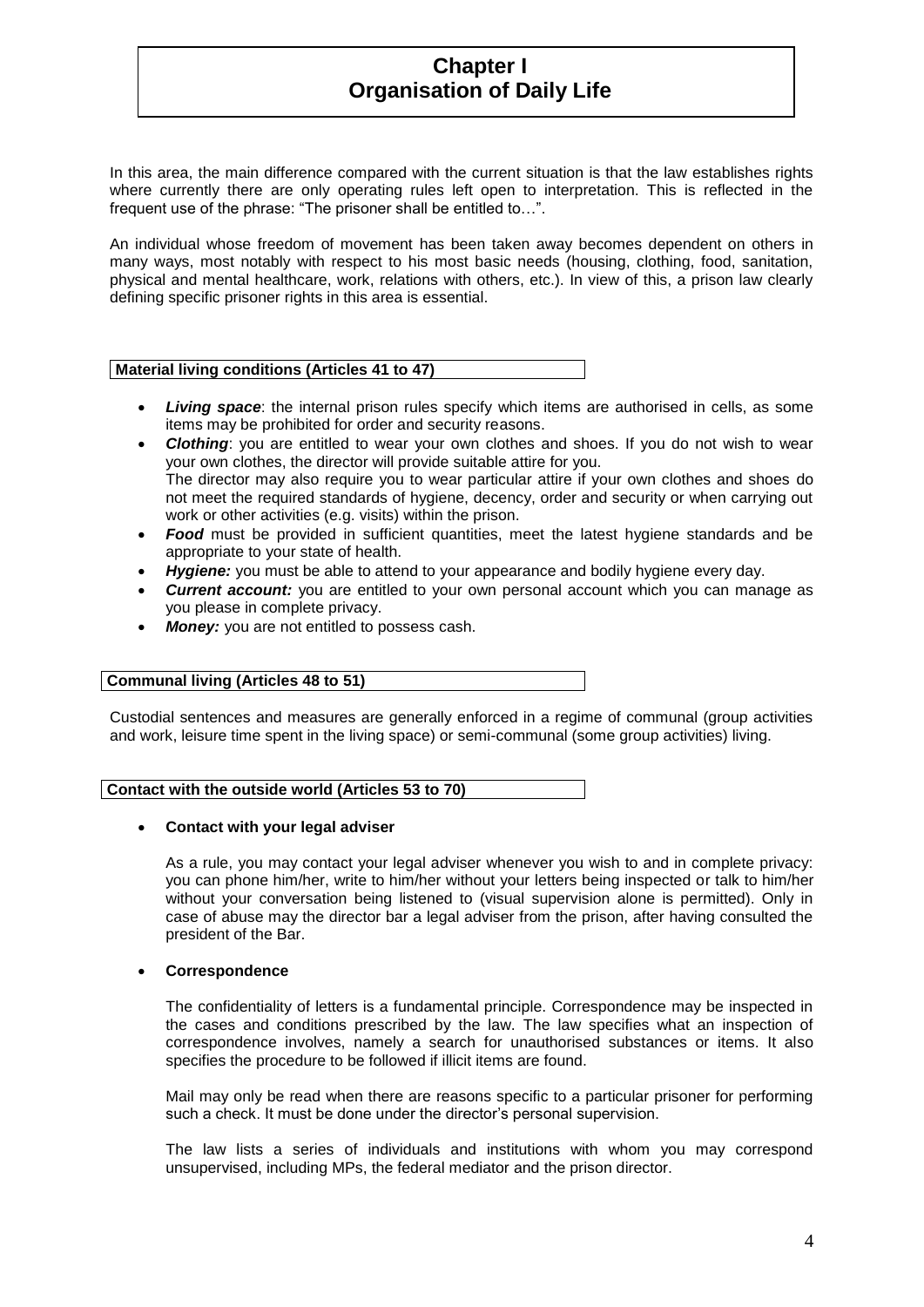# **Visits**

The law prescribes minimum visiting rights: these are seven days a week for unconvicted prisoners and three days a week (including one day at the weekend and one Wednesday afternoon) for convicted prisoners.

The minimum duration is one hour.

'Table visits' are the norm; 'window visits' are the exception and must be properly justified. The law allows for the possibility of conjugal visits.

# **Telephone**

As a rule, you may use the telephone every day under the conditions specified in the prison's internal rules. You must pay for the cost of your calls, except for the first call following your incarceration which is free of charge so that you can inform your family of your situation. The prison administration may monitor the numbers you call but may not record or listen to your telephone conversations.

# **Religion and philosophy (Articles 71 to 75)**

Every prison in Belgium must allow all prisoners to exercise their moral or religious convictions.

You are free to practise the religion(s) of your choice and participate in meetings and activities organised by the representatives of recognised religions or the secular movement with no restrictions other than those required to ensure order, dignity and tolerance (**Article 74**).

The law attaches particular importance to the relationship of trust between prisoners and those responsible for providing pastoral or philosophical guidance. You may correspond privately with a chaplain or secular counsellor.

As far as security regulations allow, chaplains and moral counsellors will meet prisoners at their request, with priority for those who have been placed in solitary confinement whether as a specific security measure, as part of a specific individual security regime or as a disciplinary sanction.

| Education and leisure activities (Articles 76 to 80) |  |
|------------------------------------------------------|--|

You will be given as much access as possible to any education and training activities likely to further your personal development, give meaning to your incarceration and prepare you to reintegrate into society.

The term 'education' covers literacy, vocational and sociocultural training, social skills, as well as creative and cultural activities and physical education.

These activities are organised outside working hours, unless the training is considered as work and remunerated on similar terms.

You are entitled to buy magazines and consult books from the prison library. The director may censor written material but must justify his decision on grounds of order and security. You will be informed in writing of any decision to ban use of written material; the same applies to use of the radio and television.

You are entitled to a minimum of two hours' physical exercise or sport each week and a daily walk or other outdoor activity lasting a minimum of one hour a day.

# **Work and work-related income (Articles 81 to 86)**

The main aims of prison work are: to make your prison experience more tolerable, to prepare your reintegration into society, to allow you to meet your responsibilities towards family and friends and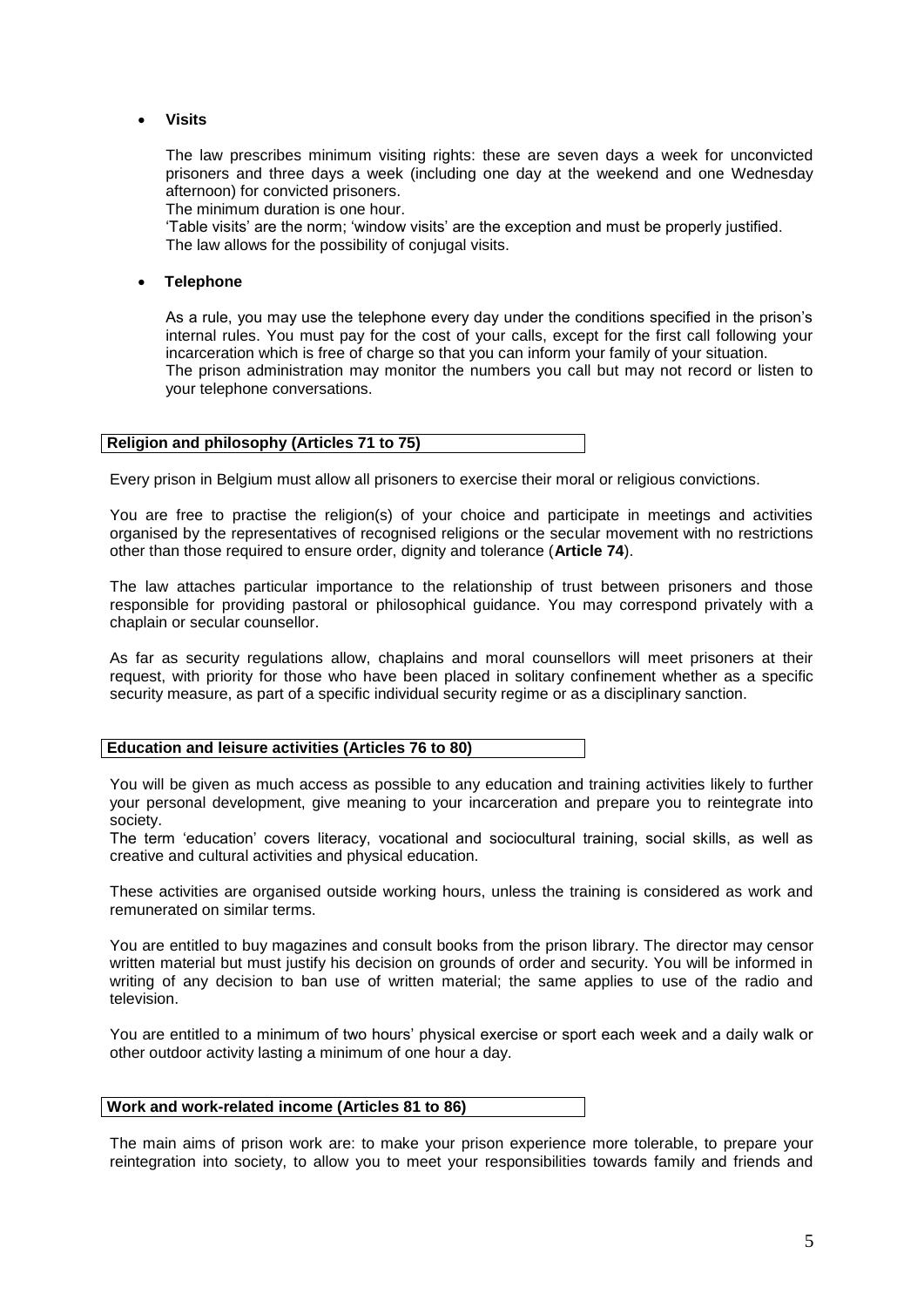towards your victims and to pay off your debts. Note, however, that the right to work will depend on the availability of work within the prison.

The terms and conditions of work must correspond as closely as possible to those in the wider community and the work must be remunerated in accordance with the relevant regulations.

The work must not be degrading or punitive in nature. The individual detention plan must be taken into consideration when assigning work to convicted prisoners.

You are legally entitled to compensation if you are the victim of a work-related accident while in prison.

# **Healthcare and health protection (Articles 87 to 99)**

The care provided in prison must be commensurate to that provided in the wider community and any healthcare an individual was receiving prior to incarceration must be available during detention.

The law specifies in detail under what circumstances you may consult a doctor of your choice.

The decisions taken by those providing healthcare to prisoners must be based solely on medical criteria.

A prison health council (*Conseil pénitentiaire de la santé/Penitentiaire Gezondheidsraad*) has been established by law, and has been operational since the start of 2006. It advises on ways of improving the quality of prison healthcare.

The law also provides for medical officers, whose tasks include carrying out health and safety inspections in prisons.

Medical officers are also required to visit prisoners being held in solitary confinement or in a punishment cell for disciplinary reasons, to ascertain their state of health.

# **Social and legal assistance**

You are entitled to assistance from the prison's psychosocial services in implementing your detention plan. Other social services and professionals outside the judicial system may take over this role.

Similarly, you are also entitled to legal assistance from outside the prison.

The prison must be able to accommodate these outside professionals appropriately and must allow them to carry out their work.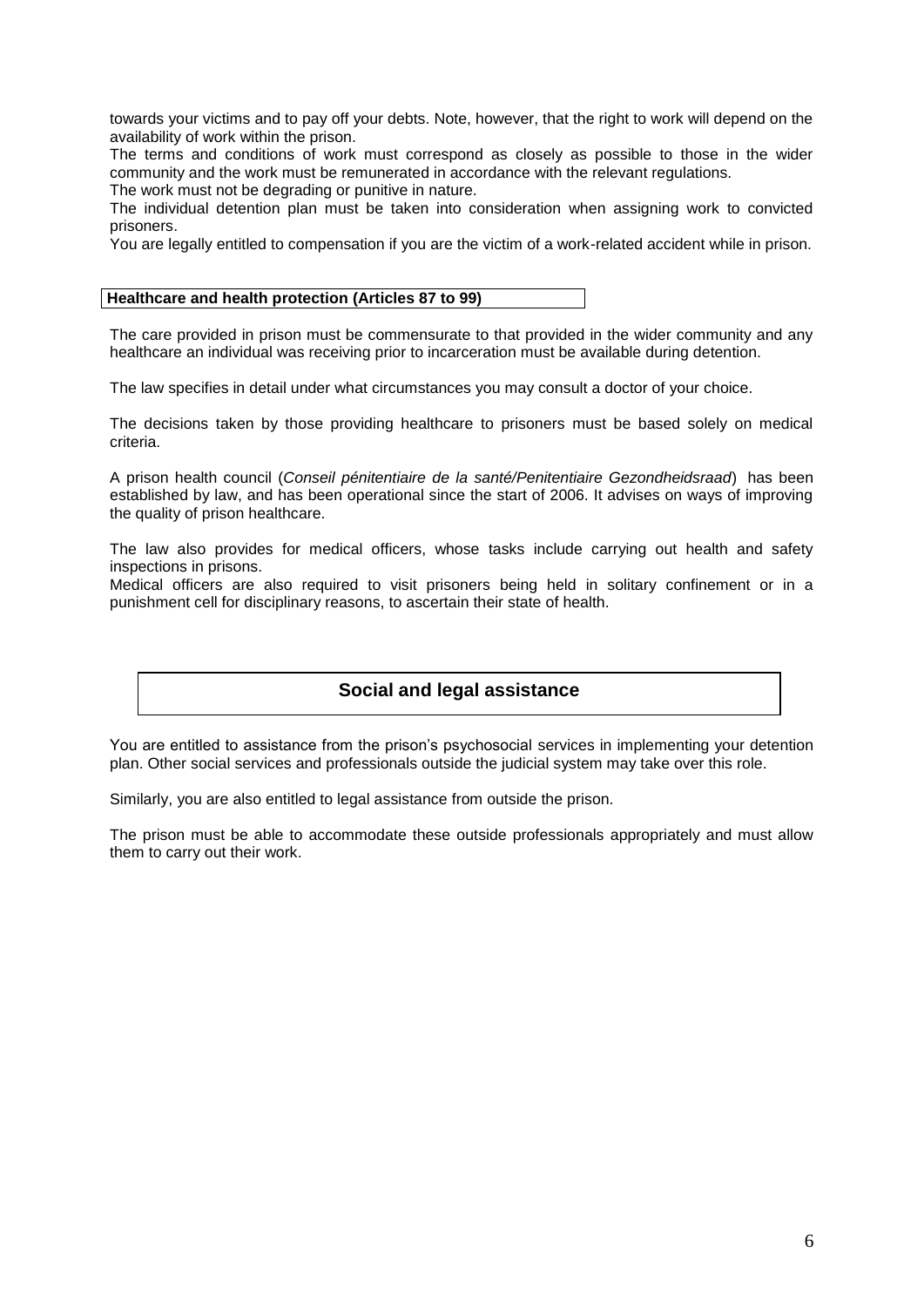# **Chapter II Order and Security**

The terms 'order' and 'security' are used frequently, so it is important to understand what they mean.

*Order*: compliance with the rules of behaviour imposed in prison to ensure a humane social environment.

Security: the law distinguishes between internal and external security.

*Internal security*: safeguarding the physical integrity of individuals inside the prison and preventing the risk of damage to, and destruction and theft of, movable or immovable property.

*External security*: protecting society against the threat of escape and preventing offences committed from inside prisons.

As a detained person, you must:

- follow staff instructions:
- comply with internal prison rules;
- not threaten order and security.

In other words, you must not disrupt order or security through your behaviour towards staff, your fellow inmates or any other individuals (**Article 106)**.

Every person in the prison has a part to play in ensuring order and creating a humane social environment within the prison.

When these attitudes are not sufficient to ensure order, or in emergency situations, appropriate measures will need to be taken. These measures, and the principles that apply in such cases, are laid down by the law.

They are as follows:

- Control measures, applied to individual prisoners or more widely
- Coercive measures (restraint)
- Structural or one-off measures with respect to specific prisoners
- Disciplinary measures in the event of disciplinary offences.

# **Control measures**

- a. Access to prisons is subject to control and security measures **(Articles 32 to 34)**. The law includes a list of persons authorised to enter prisons.
- b. The control measures may take the form of mandatory ID to be worn by prisoners, fingerprints or photographs (**Article 107**).
- c. Searches

The law recognises three types of search:

- o Clothing search
- o Cell search
- o Strip search, in which you remove all your clothing and undergo a visual inspection of all body cavities and orifices (this is different from a manual body cavity search (involving probing), which may only be performed by a medical professional).

The aim of such searches is to check for prohibited items in order to maintain order and security. Any items discovered may be confiscated (a receipt will be issued) and either destroyed with the prisoner's consent, kept or handed over to the judicial authorities.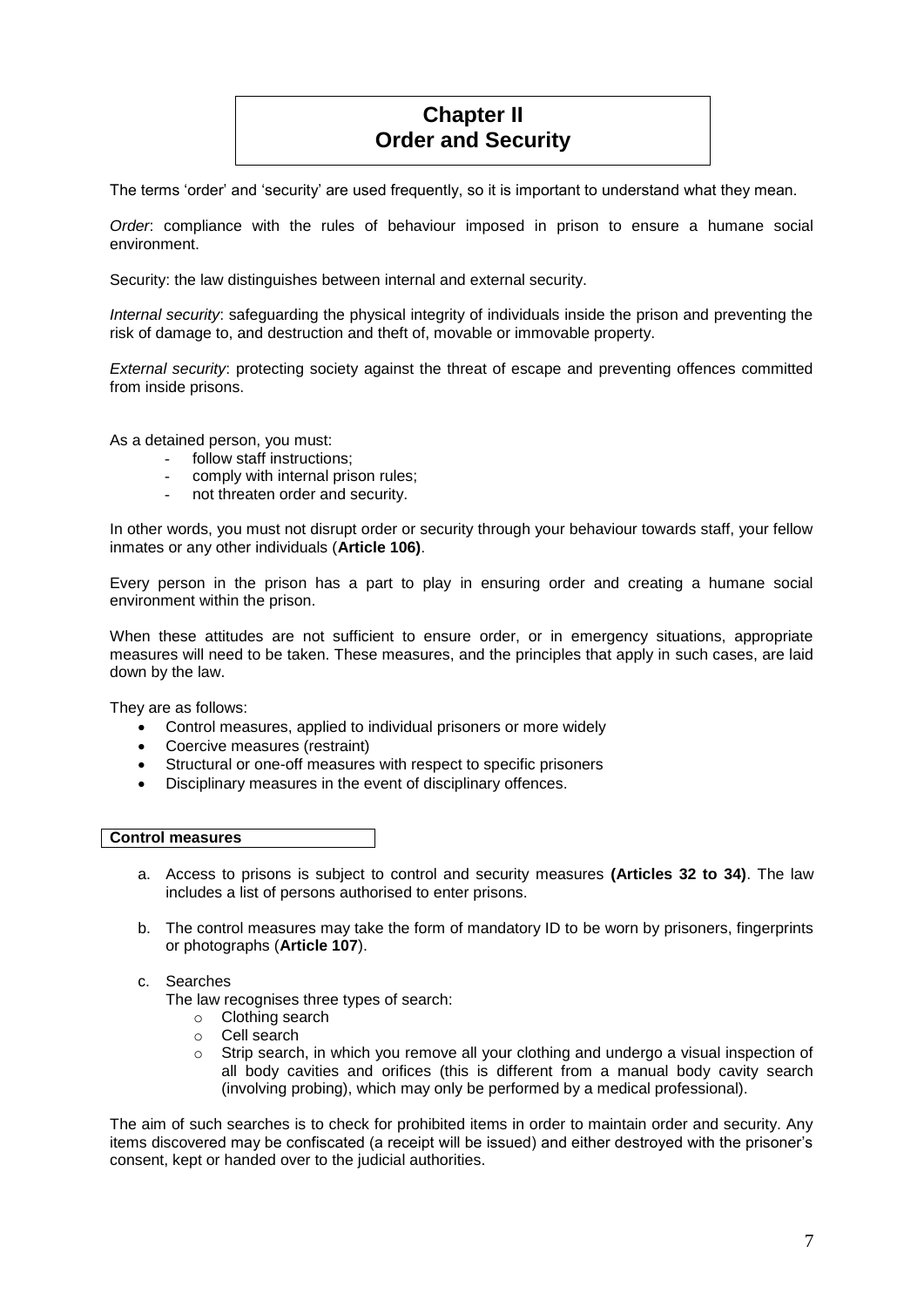The law stipulates that these searches must be carried out in a dignified and proportional manner.

**Security measures**

The law distinguishes between:

- $\geq$  general security measures: these are security rules relating to watches, patrols and the organisation of prison personnel;
- $\triangleright$  specific security measures relating to individual inmates.

**There are two types of specific measure**: a) temporary measures, imposed for a limited period of time, and b) structural measures, which are ongoing.

# **A. Specific security measures (Articles 110 to 115)**

*Example 1: You are a new arrival at a prison and have a history of violence. The prison authorities wish to monitor you before putting you on a normal regime. Example 2: The director has credible evidence to suggest that you are preparing an escape.*

In both these cases, nothing untoward has yet taken place and no offence has been committed; however, there is serious evidence that you represent a threat to order or security.

Following an interview with you, the director may take a reasoned decision to place you on a more stringent regime.

This regime lasts for seven days and may be renewed three times.

In practical terms, this may mean having goods confiscated, being excluded from group activities, confined to cell (either your own or a special high-security cell) or placed under heightened surveillance.

As a rule, you retain the right (unless the director decides otherwise) to receive visits, use the telephone, conduct correspondence, take part in work and educational activities, practise your religion (collectively or alone), read, live hygienically, spend at least one hour a day in the prison yard, etc. These activities will be undertaken either alone or collectively, depending on the measure imposed and the director's decisions.

# **B. Being placed on an individual specific security regime (Articles 116 to 118).**

This measure is applied to prisoners who present an ongoing security risk and for whom temporary measures proved inadequate.

# *Example: an inmate has escaped several times*

The decision to place an inmate on an individual specific security regime is taken by the directorgeneral of prison administration. He will issue a reasoned decision based on a detailed report by the prison director, who will have had an interview with the prisoner and will enclose a medical opinion with his report.

This regime may last a maximum of two months but may be renewed as often as is necessary.

The regime will undergo regular (monthly) evaluation.

In practical terms, being placed on this type of regime may mean being deprived of objects, excluded from group activities, confined to cell (either your own or a special high-security cell) or placed under heightened surveillance.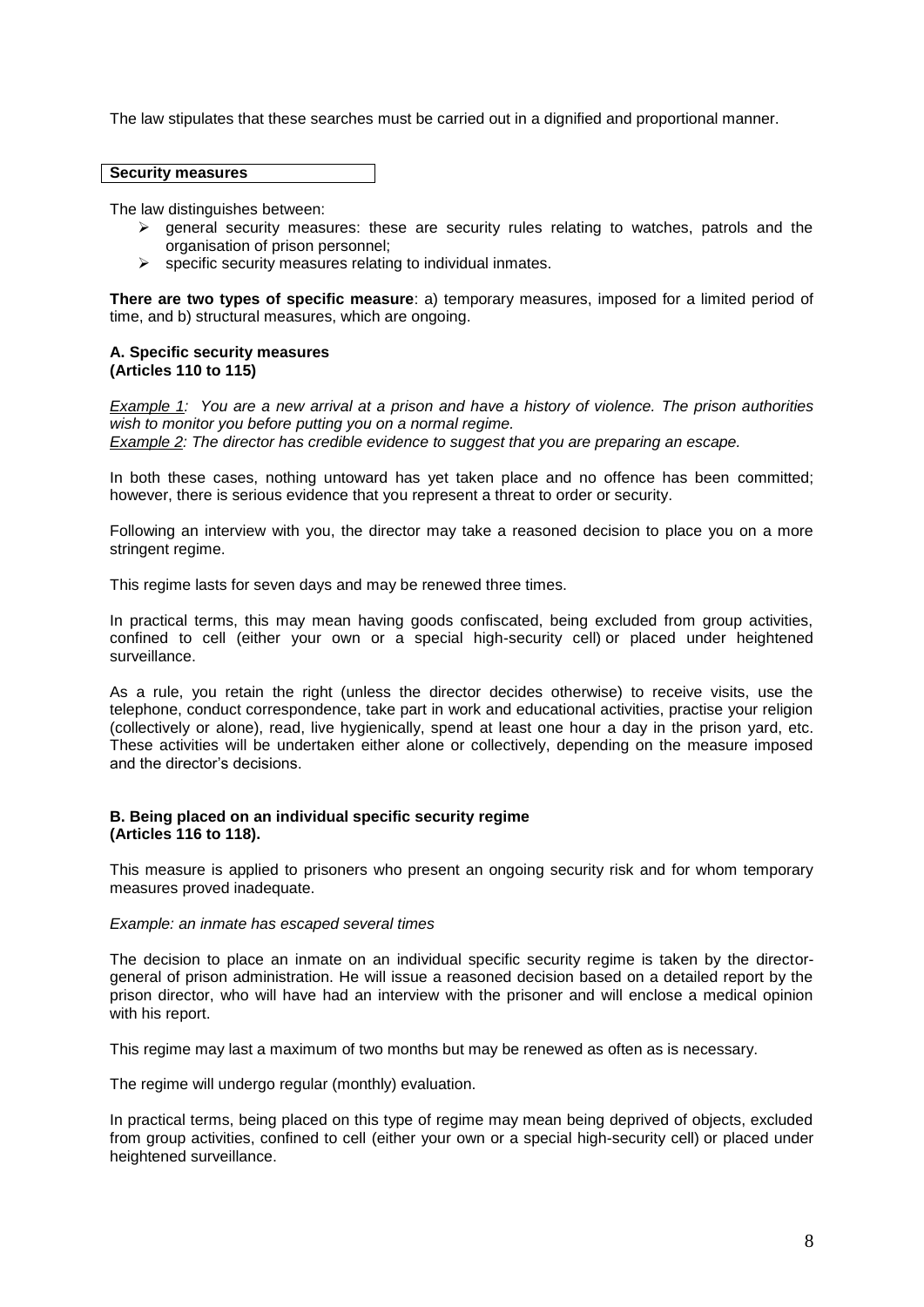As a rule, you retain the right (unless the director-general decides otherwise) to receive visits, use the telephone, conduct correspondence, take part in work and training activities, practise your religion (collectively or alone), read, live hygienically, spend at least one hour a day in the prison yard, etc.

# **On occasions, it may prove necessary to employ**

# **Direct coercive measures**

This means physical restraint exercised by staff against you or third parties present in the prison, with or without the use of designated equipment (**Article 119**).

The use of physical restraint and instruments of restraint must cause the least amount of damage possible. They should only be used when other means of ensuring order and security would not suffice and must be proportional to the order/security threat posed.

Whenever possible, staff will threaten the individual with restraint as a warning before actually employing it, so that he has the chance to desist voluntarily from his behaviour (Article 120).

#### **Disciplinary regime**

Disciplinary measures are imposed when an offence has been committed.

# **1. Some general principles:**

- $\triangleright$  Only the director (or his legal substitute) may impose a disciplinary sanction.
- $\triangleright$  Disciplinary sanctions may only be used for the disciplinary offences specified by the law.
- $\geq$  Only those disciplinary sanctions specified by the law may be imposed.
- $\triangleright$  The principle of subsidiarity: since the purpose of discipline is to maintain order and security (which, it should be remembered, are created through dynamic interaction favouring dialogue), it should only be used if other means of resolving the conflict are ineffectual.
- $\triangleright$  You may only be punished once for a disciplinary offence.

# **2. Offences**

The law recognises two categories of disciplinary offence:

- **1.** Category 1 offences = the most serious offences Attack on an individual's physical or mental integrity, vandalism, theft, breach of order, collective actions, drug trafficking or possession and escape **(Article 129)**
- **2.** Category 2 offences = less serious offences Verbal abuse, breach of internal prison rules on items permitted in cells, refusal to obey orders, unauthorised presence in a location, unauthorised contact, poor hygiene and excessive noise. **(Article 130)**

The law also punishes attempted offences and provides for sanctions against all those involved in the offence **(Article 131)**.

# **3. Disciplinary sanctions**

The law distinguishes between general sanctions and specific (or 'mirror') sanctions.

*General sanctions* can be applied for any offence (**Article 132**): reprimand, restriction on use of store, cell isolation, confinement to a punishment cell.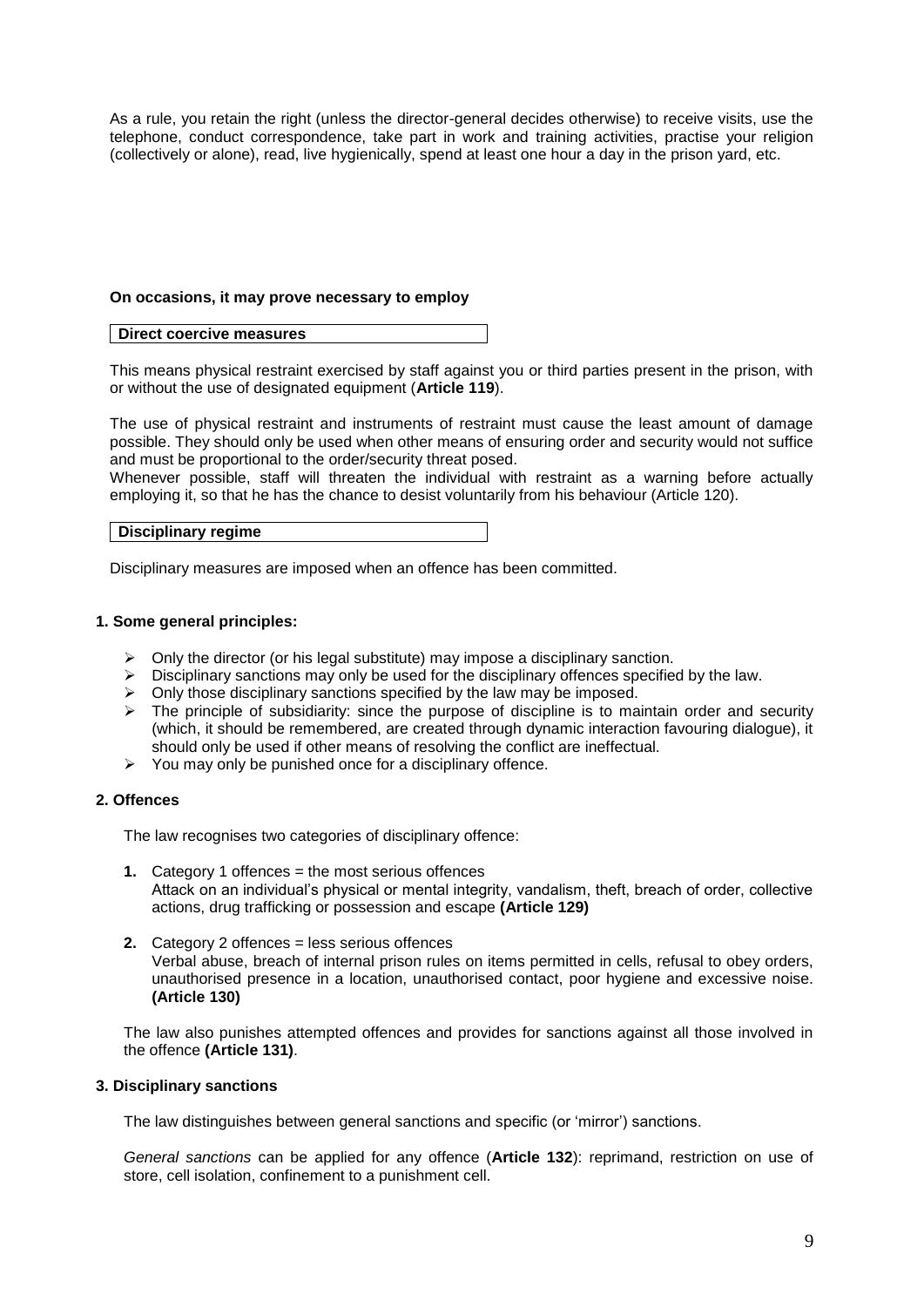*Specific sanctions* are directly linked to the offence (**Article 133**):

confiscation of goods, ban on using library (except for educational purposes), visits in an individual visiting room, ban on using telephone, exclusion from group activities.

*Example: If you abused your right to use the telephone, the sanction will relate to phone use; if you were disruptive during a visit, the sanction will relate to table visits: hence the term 'mirror' sanctions (the punishment reflects the crime).*

Disciplinary sanctions are related to the category of offence (i.e. category 1 or 2). The director will assess the circumstances of the offence when deciding on the exact nature and duration of the sanction.

# **The law sets out in detail:**

# **A. Cell isolation (Articles 140 to 142)**

If you receive this sanction, you will be confined to your cell, excluded from group and outdoor activities (excepting religious ones) and will not receive income from group work. However, the director may authorise you to take part in group educational activities.

You remain entitled to visits in an individual visiting room (unless the director decides otherwise) and to one telephone call a week, excluding those with your legal adviser.

You will be seen once a week by the director and the medical officer.

For a category 1 offence, the sanction may last 30 days. For a category 2 offence, the sanction may last 15 days

NB: these sanctions may be extended to 45 days in the event of a serious attack on the physical integrity of an individual during the punishment period.

Note that no other sanction may be applied in tandem with this one.

# **B. Confinement in a punishment cell (Articles 134 to 139)**

Unless the director decides otherwise, this sanction will mean that you are excluded from group activities and deprived of work income, use of the store (except for hygiene and correspondence purposes), personal effects, use of the telephone (except for calls to your legal adviser), visits (although you will be entitled to visits in an individual visiting room if the sanction lasts longer than three days) and access to the media.

You remain entitled to decent food and clothing, reading material, one hour a day in the exercise yard, personal education, correspondence, individual religious practice, contact with your legal representative and medical, psychological and social assistance.

You will be seen once a day by the director and medical officer. The director must consult a doctor before reaching his decision.

For a category 1 offence, the sanction may last 9 days. For a category 2 offence, the sanction may last 3 days.

NB: these sanctions may be extended to 15 days in the event of a serious attack on the physical integrity of an individual during the punishment period.

Note that no other sanction may be applied in tandem with this one.

# **4. Disciplinary procedure (Articles 144 to 146)**

When a staff member discovers that a prisoner has committed an act which he believes to be an offence, he files a report with the director.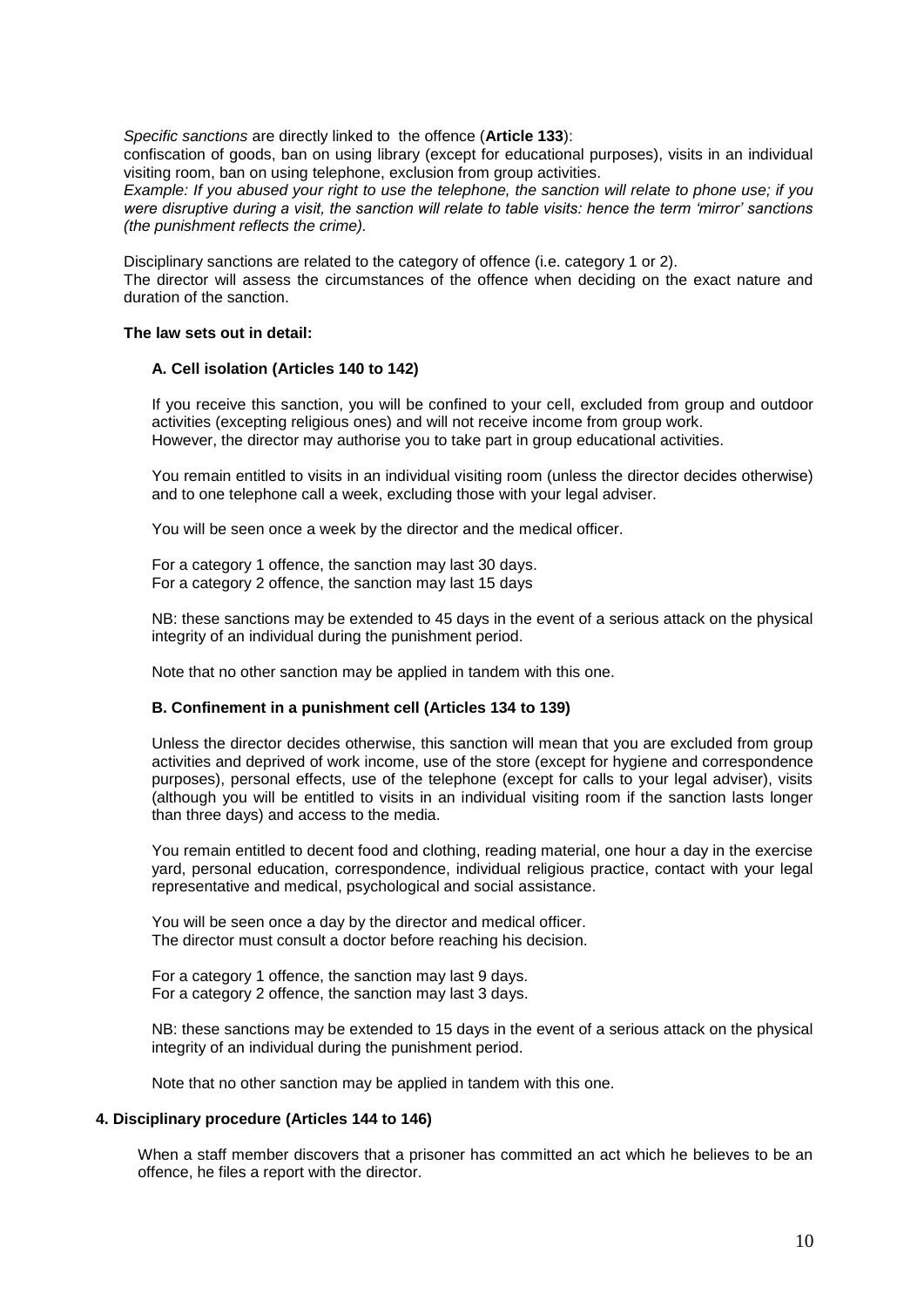The director decides whether or not to take action within seven days**.** 

If he does decide to take action, the prisoner will be interviewed within 24 hours of being informed of this.

The prisoner may be assisted by a legal adviser or support person.

The director may decide to hear witnesses or the staff member who reported the incident.

The director will reach a reasoned decision, which will be communicated to the prisoner both verbally and in writing.

# **5. The temporary measure**

In cases which he feels involve a serious threat to the prison's internal security and cases of collective action by inmates, the director may opt to impose a temporary measure and order the prisoner concerned to be confined to his cell or a high-security cell, pending the disciplinary procedure.

In such cases, the prisoner is heard within 24 hours and the director reaches a decision regarding the disciplinary sanction within 48 hours of the hearing.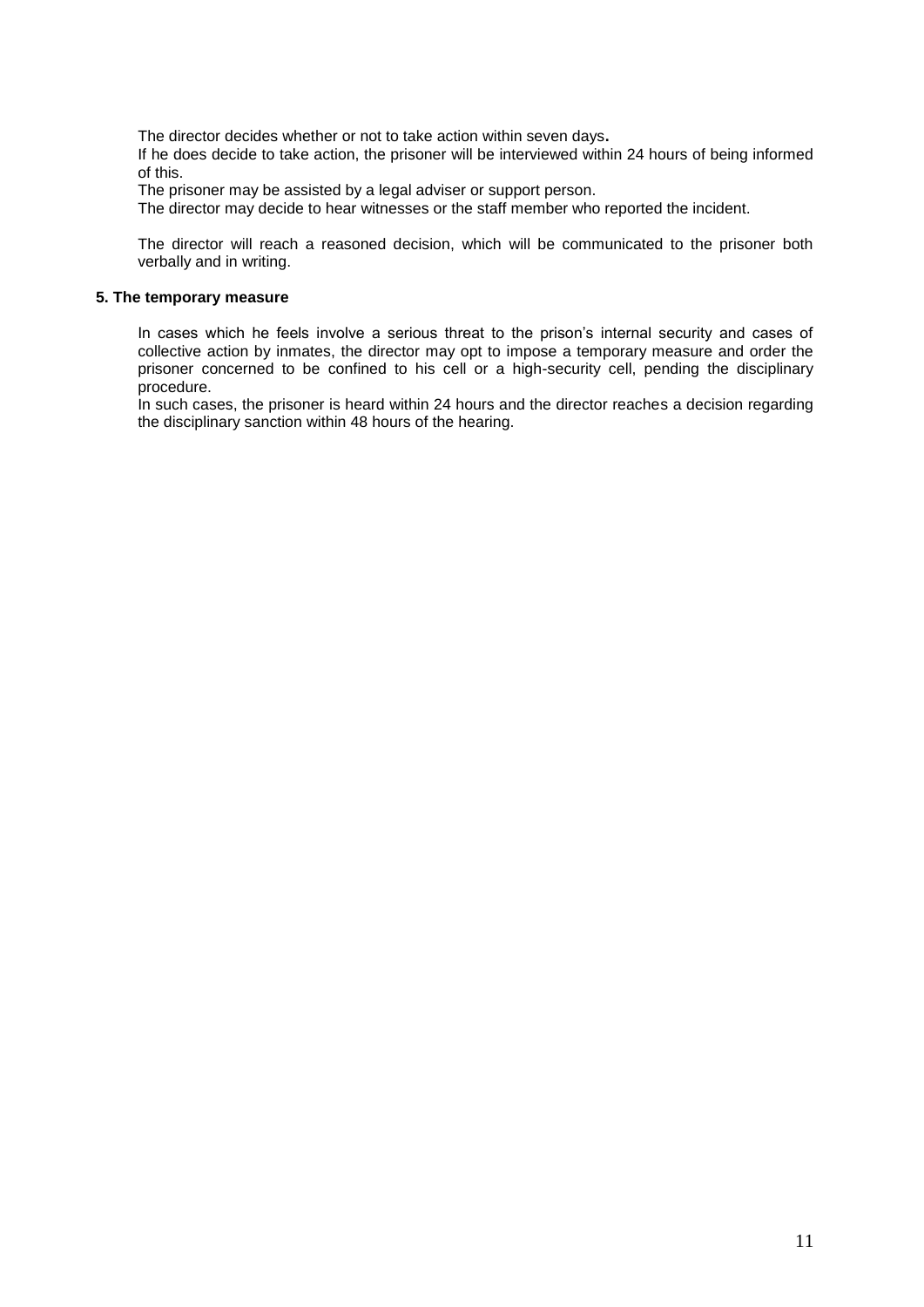# **Chapter III Rehabilitation, Reparation, Reintegration**

Sentences are enforced based on three principles **(Article 9(2))**:

- rehabilitation
- reparation
- reintegration.

What do these words mean?

**Rehabilitation**: the aim of rehabilitation is to enable the prisoner to come to terms with himself, to offer him the chance while in prison to talk about what he has done wrong and how that could be avoided, and to look forward positively to the future.

**Reparation**: focusing on the needs and requirements of victims by making the perpetrator take responsibility for his actions.

In general, the main needs expressed by victims are to have their status as victims recognised, to be listened to, both by the police and by the courts, to have their shaken confidence restored and to receive material and moral reparation from the perpetrator.

The relationship is a triangular one (perpetrator - victim - society) in which the victim has an important role to play in bringing about closure.

The prison administration can play its part in the reparation (perpetrator - victim - society) by creating an environment within which prisoners are given the chance to face up to the consequences of their actions, not only for themselves, their family and those around them, but also for their victims and for society at large, thereby enabling them to meet their responsibilities towards their victims.

The reparation process is not mandatory, but it must be made possible in a climate of voluntary action and respect for all parties.

**Reintegration**: sooner or later the prisoner will be released and re-enter society.

In the interests of both the prisoner and society, everything must be done to ensure that this reintegration takes place in the best possible conditions.

The damaging effects of detention must be limited, for example by offering the widest possible range of activities and services corresponding to the prisoner's needs.

These 3 Rs underpin the detention plan **(Articles 35 to 40)**.

The detention plan should be seen as a tool enabling you to make the most of your time in prison.

The aim of the plan is to adapt the objectives of your prison sentence to your situation.

The development and implementation of the plan must form part of a process that encourages you to take responsibility whilst in prison and allows you to play an active role in your detention, rather than being a passive object governed by the institution.

The detention plan should identify the obstacles to reintegration and develop strategies aimed to overcome these. It should include activities and training, agreed on in consultation with you, which will be of benefit to you in managing your detention and working towards your release.

Before drawing up the detention plan, a preliminary survey of the character and circumstances of the detainee is carried out in the period immediately after his conviction and arrival at the prison. **(Article 35(1))**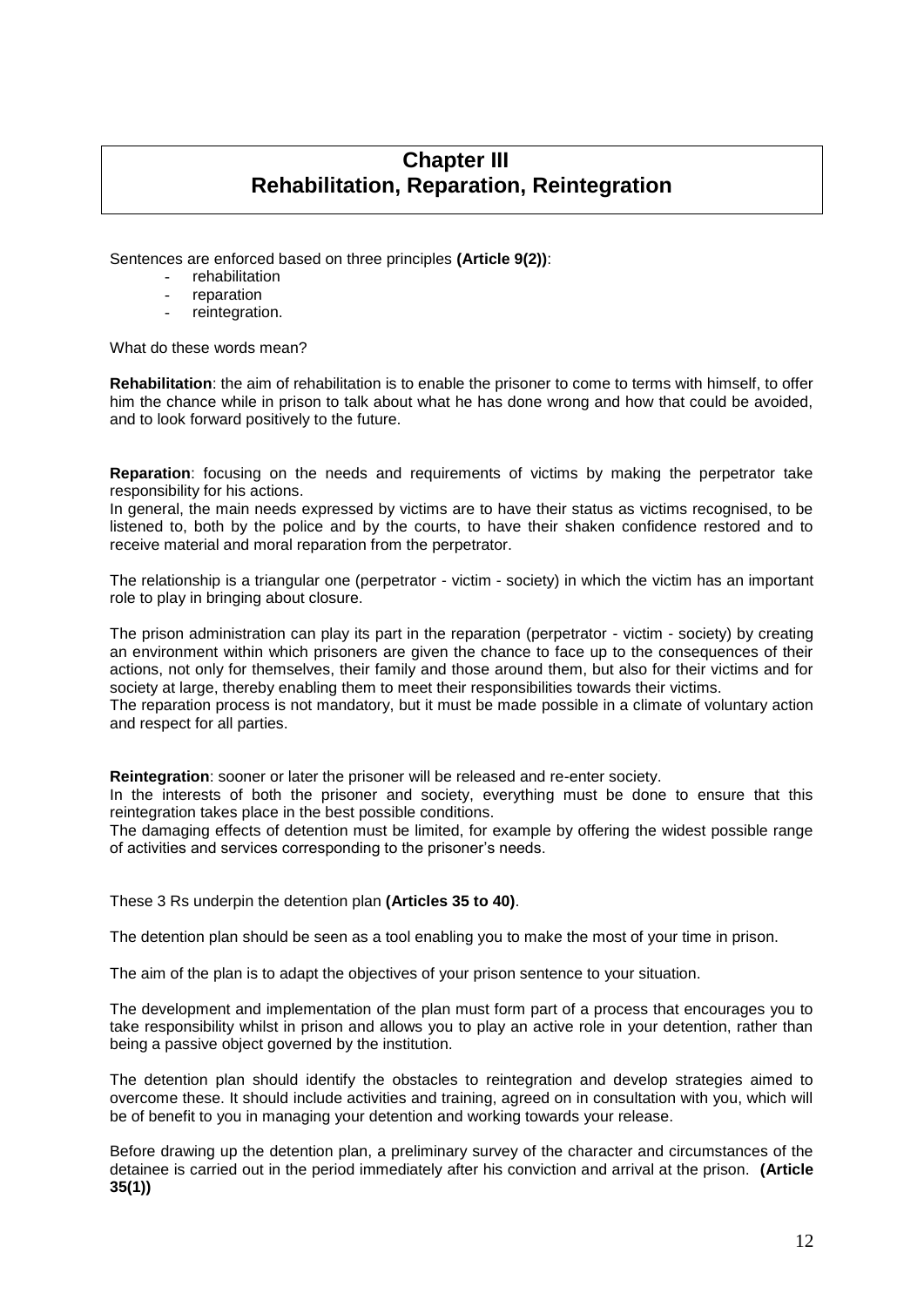This survey is a sort of inventory, a snapshot of the individual, his personal resources, his areas of vulnerability, family and financial resources, and any resources that can be put to use during his time in prison.

In drawing up the plan, you will need to decide together on your priorities at each stage of your detention and as your personal circumstances change.

The plan will contain activity proposals in areas such as work, education and training, psychosocial support and medical or psychological treatment.

Implementation of the plan must be evaluated regularly with the various parties involved, including yourself. It must be flexible, adjustable and adaptable throughout the detention period to take account of changes in the individuals and their circumstances. **(Article 39)**

The individual detention plan must fit into a wider plan for the prison as a whole, and the prison's operating rules must provide an environment that fosters the personal development of detainees. When classifying prisoners and transferring them to specific jails, the detention plans of the individuals concerned must be taken into account.

It should be remembered that, as regards both education **(Article 76)** and prison work (82), the law specifies that the aim of such activities is to give meaning to the period of detention, contribute to the prisoner's development and reintegration and help him to meet his responsibilities, notably towards his victim(s).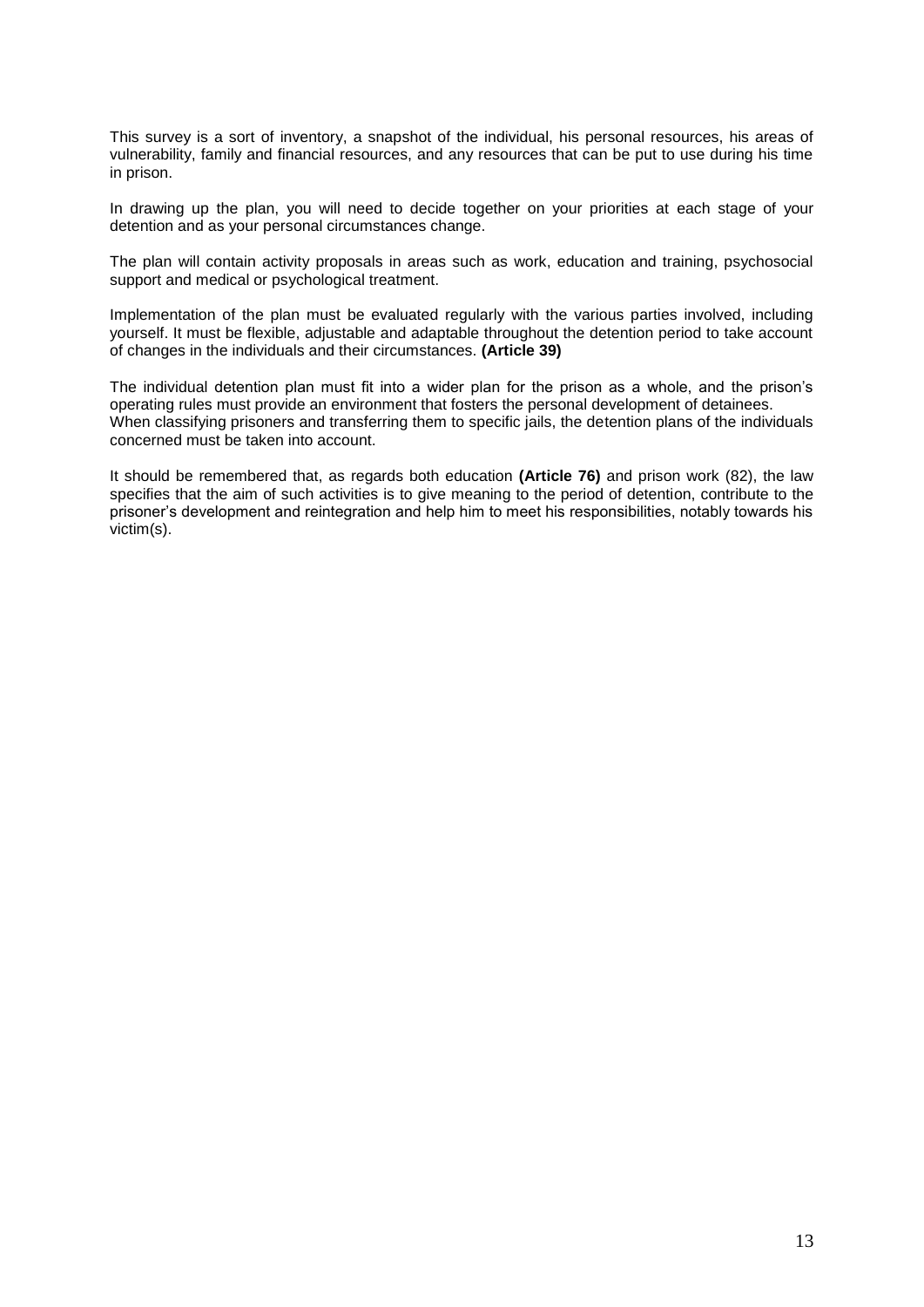# **Chapter IV The Prisoner as Citizen**

The principle is set out in **Article 6** of the law:

*"The prisoner shall not suffer any restriction of his civil, social, economic or cultural rights, excepting those restrictions arising from his criminal sentence or custodial measure, those inherent to deprivation of liberty and those determined by or by virtue of the law."*

The law goes on to state: *"Detrimental effects of detention shall be avoided during enforcement of the sentence."*

In other words, the prisoner retains all his rights ... except those lost as a result of detention. In other words still, the principle to fall back on in case of doubt is 'normality': how does it work outside prison? Is there any specific reason for supposing it should be different in prison?

How does a prisoner's status as citizen manifest itself in prison life?

There are a number of points to consider:

- First and foremost, citizen status means having the right to be treated with respect and dignity; this should be in evidence during visits, at work, in the shower and during illness, but also in the event of searches, punishment and the sometimes necessary use of restraint. As a prisoner, you should show the same respect to everybody else living in the prison, whether your fellow inmates or prison personnel.
- Justification

The law on the justification of administrative acts applies to prisoners as to all citizens. Under the law, you are entitled to expect every decision taken concerning you to be reasoned, i.e. to include an explanation of the reasons why it was taken.

Transparency rules

The law on administrative transparency applies to detained persons, who are entitled to a copy of any decision concerning them and to explanations regarding it. It is under this law that the prisoner receives a copy of any disciplinary reports concerning him.

- The right to be informed is in evidence upon reception into the prison, when the prisoner receives comprehensive information about life in the prison, the internal prison rules (which he must follow to the letter), his legal and criminal status and the assistance available to him, including social assistance from the relevant services and legal assistance.
- The citizen is responsible for:
	- managing his income (amongst other things), which he must do with a view to fulfilling his duties towards his family/friends and victims (see the principals of prison work under Article 82);
	- his behaviour. Remember: order and security are the responsibility of everybody in the prison.
- Citizenship is also about involvement: involvement in consultation bodies, where prisoners come together to discuss issues of common interest, but also involvement in your detention plan, as discussed above.
- As we have seen, philosophical and religious life and freedom of religion are other ways that you exercise your citizen status.
- Being a citizen also means being entitled to defend your rights: e.g. the right to be heard regarding offences alleged against you, the right to a lawyer, but also the right to access your case file and request witnesses.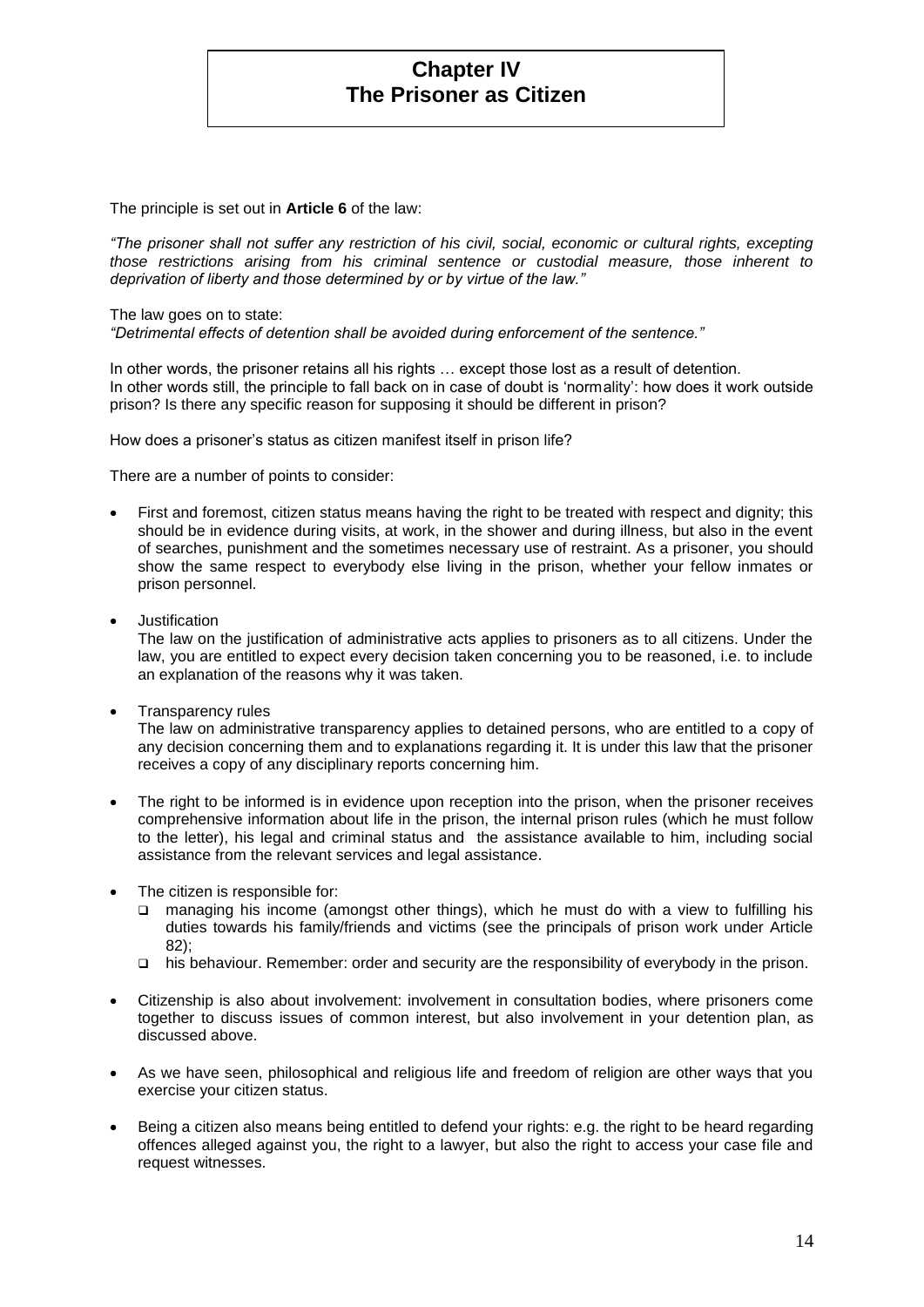The right to complain: besides appeals to various types of court, which can sometimes be longwinded and costly, the law gives prisoners a special right of appeal against decisions taken by or on behalf of the prisoner director. This is an important right.

The law stipulates that a prisoner may file a complaint regarding a decision taken by or on behalf of the director. It does not therefore entitle him to complain about every trifling inconvenience of prison life but only to contest decisions that affect him personally. The right to complain is a strictly individual right.

The prisoner should lodge the complaint with the complaints commission (*Commission des plaintes/Beklagcommissie*), a body comprising three members of the monitoring commission (*Commission de Surveillance/Commissie voor toezicht*) and chaired by a judge.

The complaints commission will hear the prisoner (who is entitled to assistance) and the director and can overturn the director's decision if it is illegal or if it deems the decision to be unfair or unreasonable.

Both the director and the prisoner may appeal against the commission's ruling.

It is important to note that the law favours an informal approach to dealing with complaints, through mediation. This relates back to the ideas on control outlined above above: prison is a place where people live together and frank and open discussion is often the best way of resolving conflicts. The principles of reparation are also reflected in this attitude.

*NB: the law provides for a special procedure against placement and transfer decisions: as these decisions are taken on behalf of the director-general, they are dealt with by the Central Monitoring Board (*Conseil central de Surveillance/Centrale Toezichtsraad*)*.

This brings us to the monitoring commissions.

Monitoring commissions are made up of individuals unconnected with the prison system who volunteer to perform citizen monitoring inside prisons.

They appoint a monthly commissioner who visits the prison at least once a week.

They report their observations to the (national) Central Monitoring Board which puts forward opinions to the Minister of Justice and makes suggestions for ensuring that prison life runs as smoothly as possible.

The members of the monitoring commission play a key mediation role and the chairman meets regularly with the prison director.